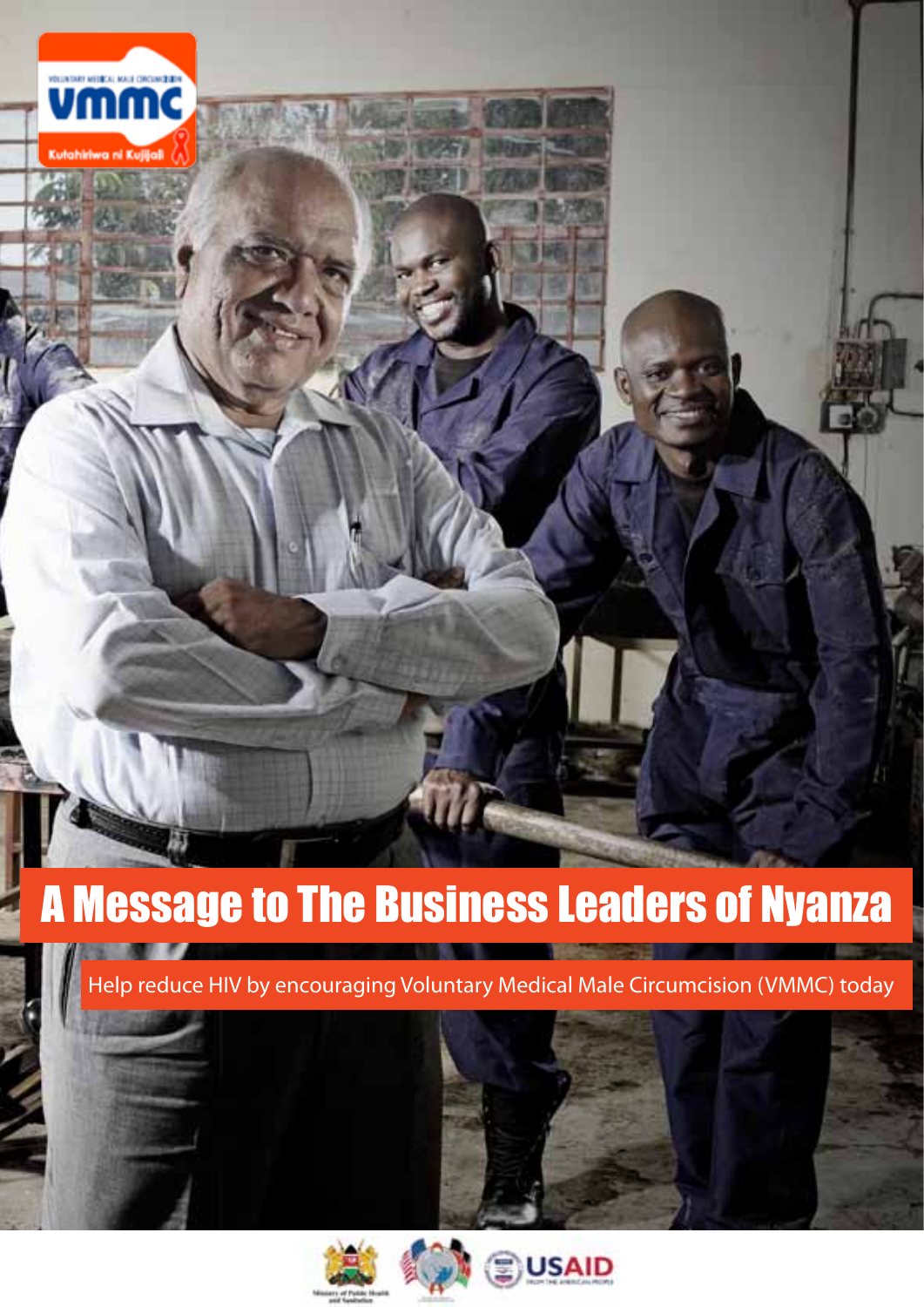### **Q: What is Voluntary Medical Male Circumcision (VMMC)?**

A: VMMC is the removal of a man's foreskin. It is a widely used, simple and safe procedure. Men can be circumcised at any age. While many men in Kenya have already undergone the procedure, only 10% of Luo men in Nyanza are circumcised today.

#### **Q: Why should VMMC be important to you?**

A: You operate a business in Nyanza, which has the highest rates of HIV than anywhere else in Kenya. A recent study showed that HIV/AIDS reduces annual profits by about 4%. It also showed that 52% of all HIV/AIDS-related costs came from absenteeism due to illness, with funeral expenses and medical bills also contributing significantly.

Research across Africa has shown that VMMC can provide protection against HIV infection. A circumcised man is up to 60% less likely to get infected with HIV than an uncircumcised man.

### **Q: How does VMMC help protect a man against HIV?**

A: The inside of the foreskin is soft and moist and is more likely to get a tiny tear or sore that allows HIV to enter the body more easily. An injection is given at the base of the penis to make it go numb, so that no pain is felt while the foreskin is cut off. The wound is then stitched, cleaned and bandaged. After 3 days the bandage is removed, and there is a check up after 7 days.

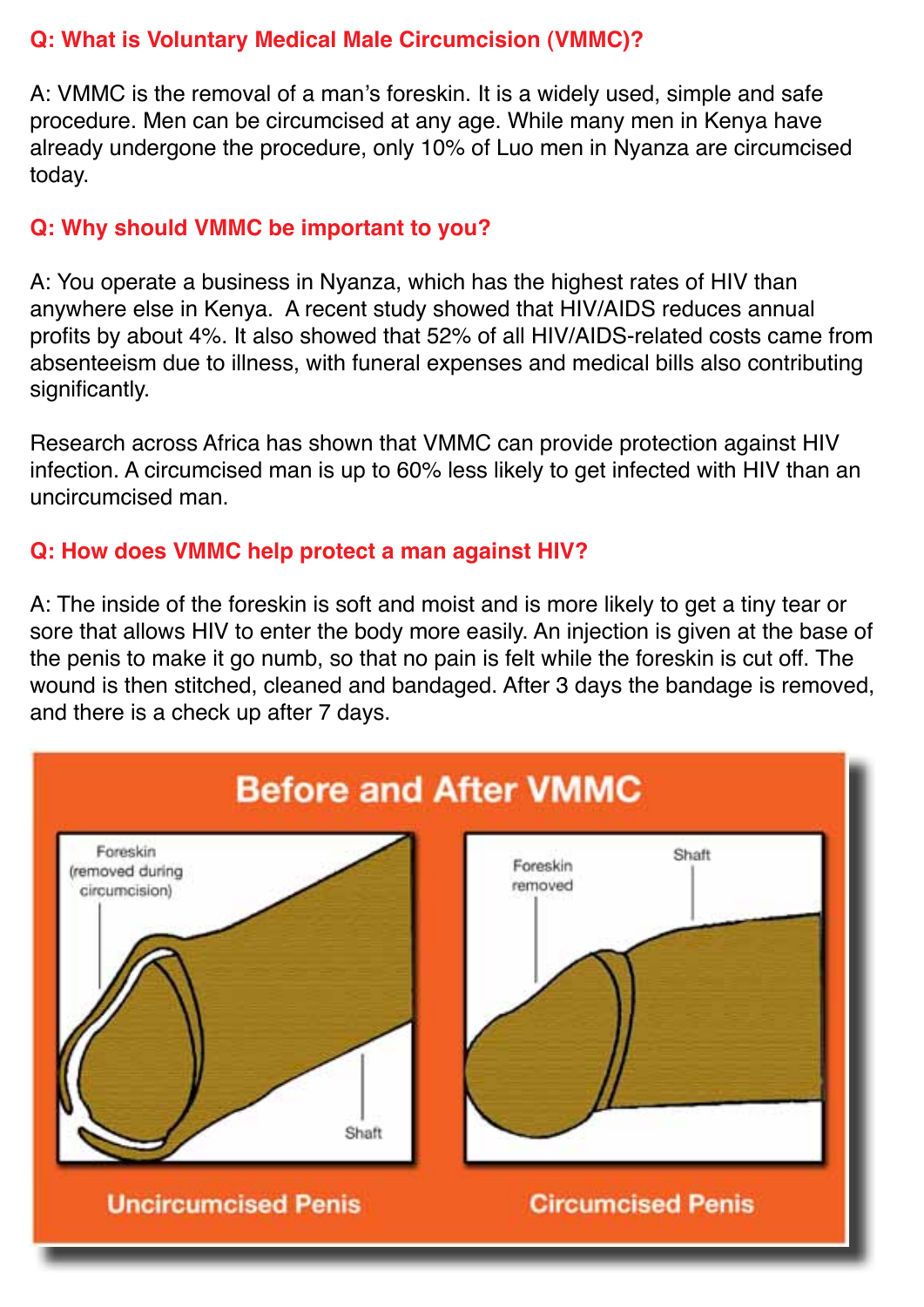#### **Q: Is VMMC a safe procedure?**

A: Yes, male circumcision provided by a trained health provider in a registered clinic or hospital is a very safe procedure and complications are rare. Most patients do not have any problems. An injection is given at the base of the penis to make it go numb, so that no pain is felt while the foreskin is cut off. The wound is then stitched, cleaned and bandaged. After 3 days the bandage is removed, and there is a check up after 7 days.

#### **Q: Does VMMC provide 100% protection against HIV?**

A: No, it only reduces a man's chances of getting HIV by up to 60%. VMMC cannot protect him completely.

### **Q: If my employees go for VMMC, how much time will they need to take off work?**

A: After VMMC, men should be given 2-3 days off and should be careful not to strain themselves excessively for 2-3 days after they return to work. For a short period, your employees may be less productive but they may be healthier and more productive for many more years if circumcised. Employees can request a certificate after the procedure in case you would like proof their request for leave is genuine.

### **Q: Where can I direct my employees to go for VMMC?**

A: VMMC, HIV testing and counseling services are available at all major health clinics and hospitals across Nyanza.

#### **Q: What else can I do to fight HIV in my business?**

A: Some steps you can take include:

- Distribute informational material to your employees and place posters in your workplace.
- Give medical leave and arrange flexible working hours for those who wish to go for VMMC.
- Support access to ARVs for HIV positive employees.
- Support your employees to access quality health care, making sure they are registered with the National Hospital Insurance Fund.
- Develop and implement workplace HIV policies.
- Invite a representative from your local medical facility to address your employees.
- Contact the Federation of Kenyan Employers and learn how to help more.

Help reduce HIV by encouraging voluntary medical male circumcision today.